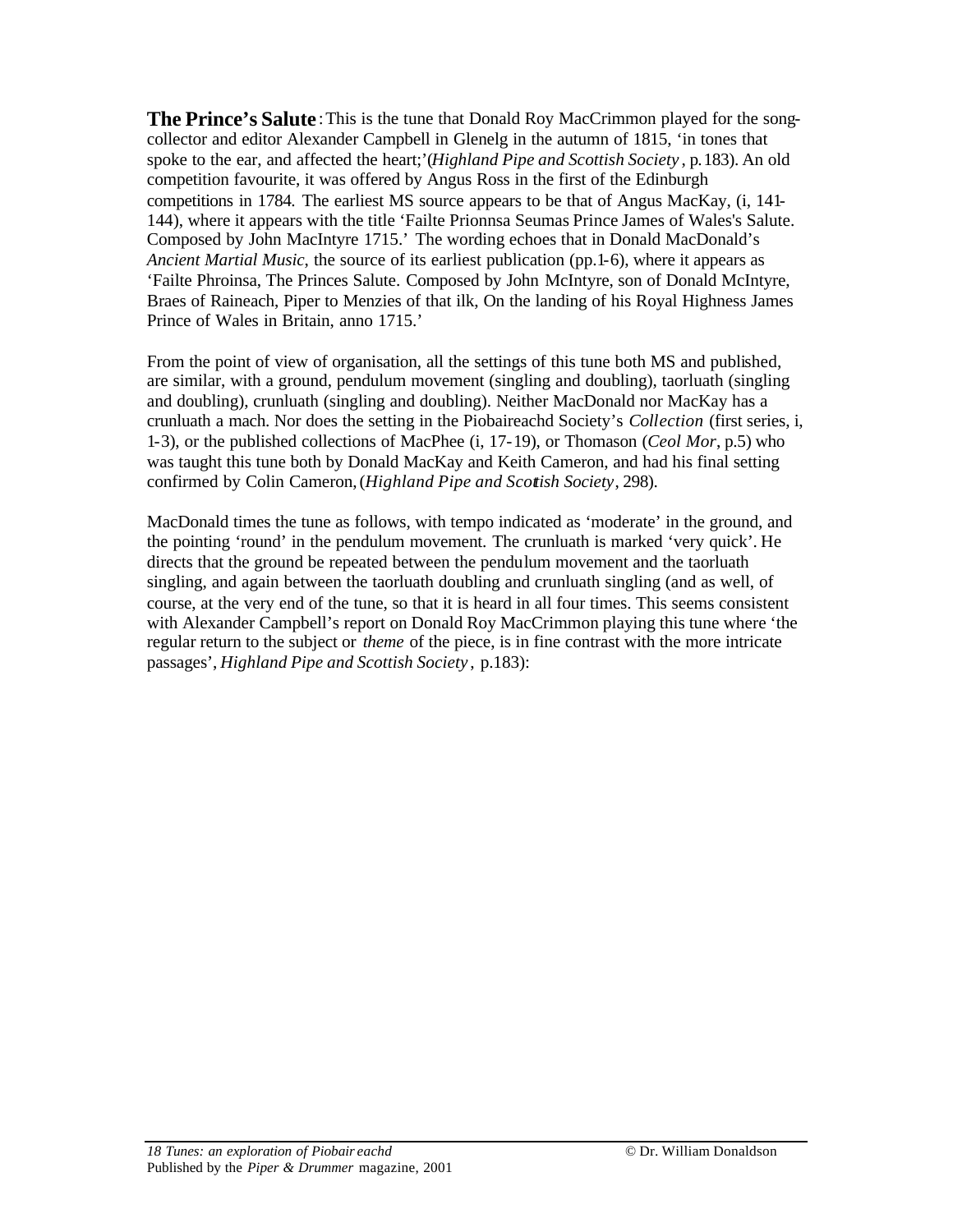



'The Princes Salute', variation 1, singling, Donald MacDonald, Ancient Martial Music, (pp. 1-6)

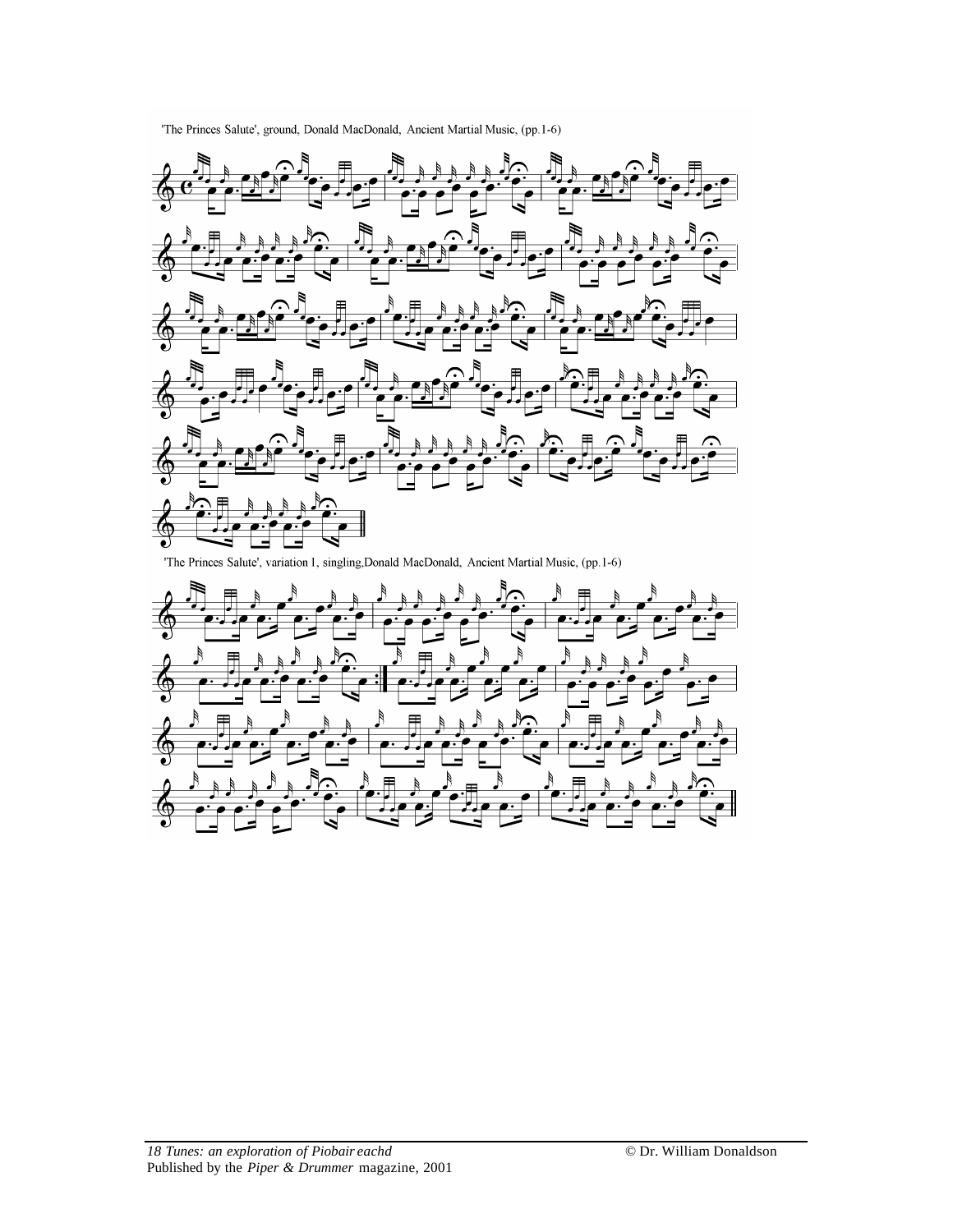Variation 1, doubling, line 1 (Ancient Martial Music p.2)



Taorluath singling, line 1 (Ancient Martial Music pp. 2-3



Crunluath singling, line 1 (Ancient Martial Music p.4)



The reader will note the F gracenote on the cadence at the end of line one in taorluath and crunluath.

Angus MacKay's approach to the tune is very similar in outline. He sets his pendulum movement as even quavers, perhaps indicating, correctly, that the performer could choose between playing 'up' or 'down' depending on the context, or perhaps indicating that even quavers was his preferred timing. Bearing in mind that the corresponding movement in MacDonald is marked 'Round', the difference may not amount to very much in practice. The reader will recollect, too, that exaggerated pointing of such movements and the jerky style which resulted was identified as a vice by Lt. John McLennan, who called it 'Raoichden an Asail', 'The Braying of the Ass' (*Highland Pipe and Scottish Society* , p.303). MacKay has a number of slight differences in timing from MacDonald as follows: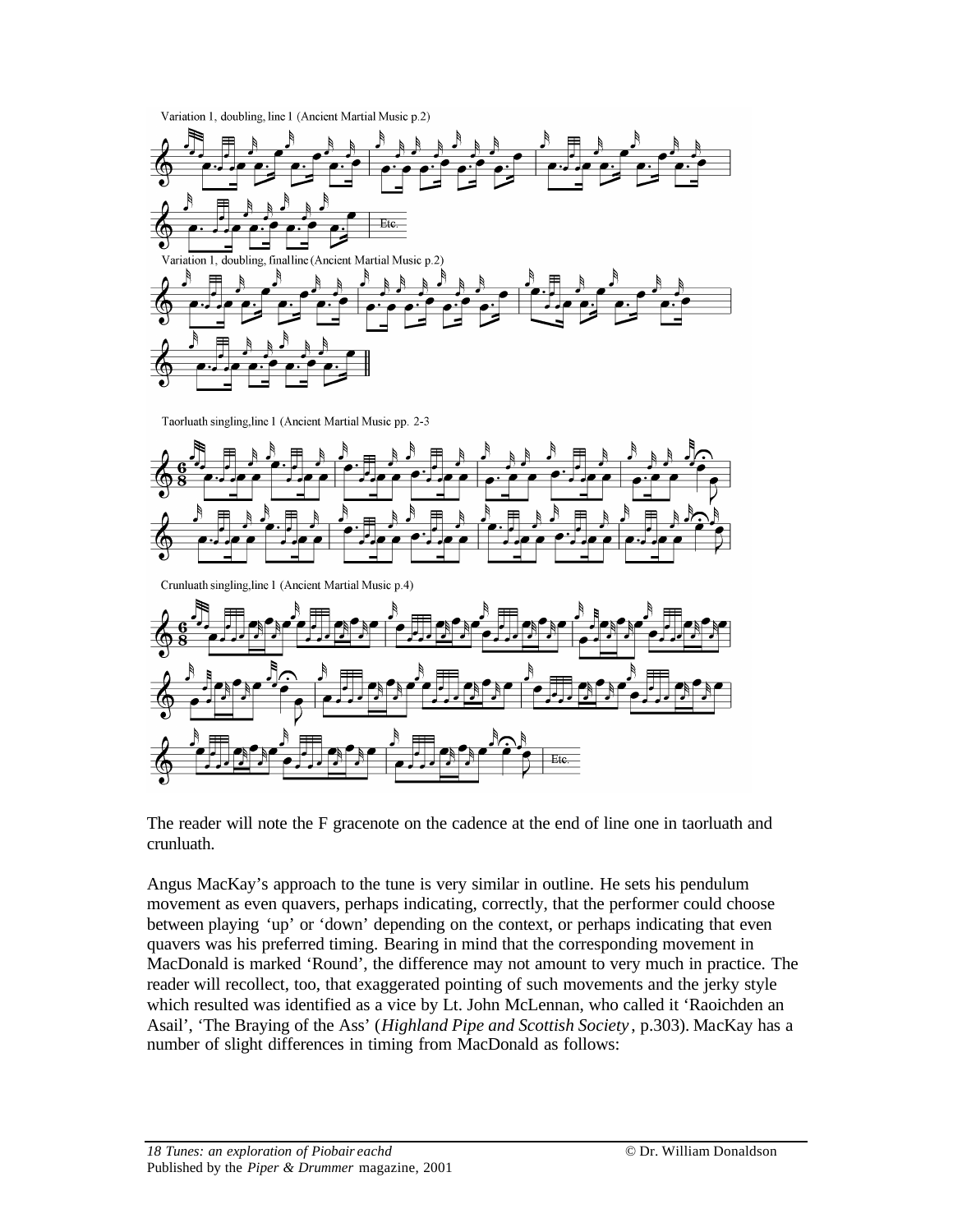'The Princes Salute', ground, line1, Angus MacKay's MS, (i, 141)



MacKay's tone row is the same as MacDonald's and his later variations can be read offthe latter's, with the following exception: MacKay uses an unusual expressed high G quaver to introduce cadences at the end of each line of the taorluath and crunluath singlings, thus:



There are two final points about later settings. The GF cadence at line endings sometimes identified as typical of Donald MacDonald's style are not used by MacDonald in this tune, nor, so far as I am aware in any of the earlier settings. The device seems to make its first appearance in Donald MacPhee's *Collection of Piobaireachd* (i, 17), published in 1879. 'The Prince's Salute' was to arouse controversy, too, when it was published in the first volume of